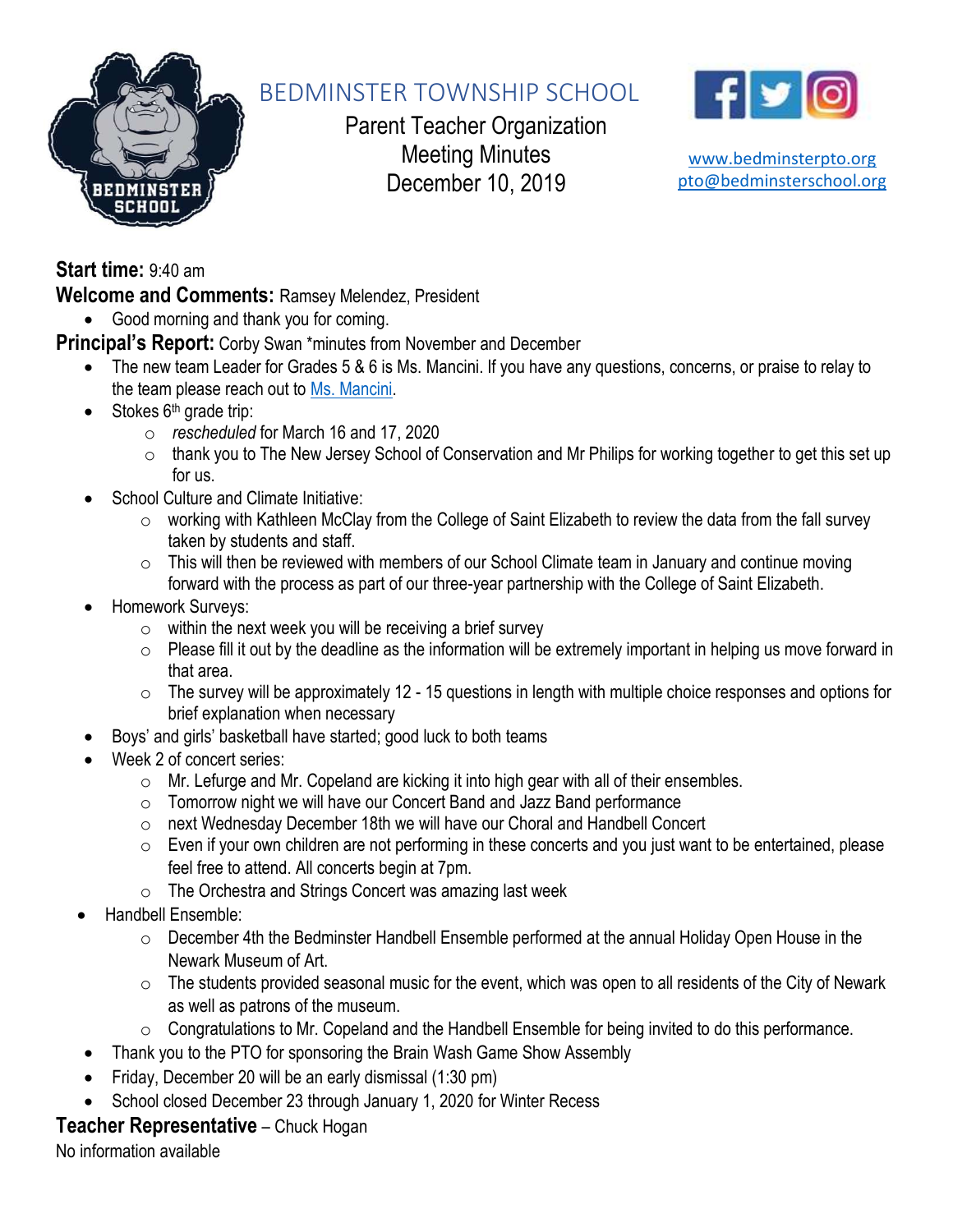**Board of Education Report** – Suzie Stevinson (reported by Jen Giordano and Alicia Schauer)

- Next meeting is December 12 @ 7:30pm
- Re-Org meeting will be held January 6, 2020 at 6 pm at the school in the Teacher's Lounge and a business meeting will take place immediately following
- Monthly meeting January 23 @ 7:30 am

**Correspondence and Minutes** – Meghan Schulze (absent, reported by Ramsey Melendez)

• Thank you note from Ashley Isello thanking us for the Nov. Conference dinner

**Treasurer's Report** – Ralph Wojtech (absent, reported by Ramsey Melendez)

- Available on tables
- Inflows: AmazonSmile and Spirit Wear
- Outflows: Prismatic, Nov Conference Dinner, Spanish grant and Bruce Blitz

## **New Business**

**HIB Presentation:** Gina Infante

- All HIB information can be found [here](https://www.bedminsterschool.org/Content2/66)
- Please contact Mrs. Infante with any questions

### **Bulldog Monthly:** Executive Board

• Will be looking for some to talk over the publishing of the newsletter after this school year

## **PTO Meeting Schedule:**

- January  $14 7$  pm Room  $315$
- February  $11 7$  pm Room  $315$
- March  $10 7$  pm Room  $315$
- April  $14 7$  pm Room  $315$
- May  $12 7$  pm Room  $315$
- $\bullet$  June  $9 7$  pm Room 315

### **Spring Fling: Friday, April 17<sup>th</sup>, 2020:** Laura Kamrow (absent, reported by Ramsey Melendez)

- License have been obtained for both the 50/50 and basket raffles.
- 50/50 tickets and 'save the date' mailers will be sent out to families early 2020
- Solicitation and Advertising
	- o Mailings to local businesses will go out early 2020
	- $\circ$  If you have any connections at local golf clubs, retail locations or entertainment venues we would love to talk to you
	- $\circ$  Sign up sheet is now available for solicitation volunteers (callers and/or pick up help)
- Silent Auction Wine collections:
	- o Sign up sheet available for wine donations to be used in Silent Auction
	- $\circ$  Bottles will be collected at future PTO meeting
- HR Parents are working on their class baskets
- Volunteers: whether you have 1 hour or 100, we need many volunteers. Please email Laura: [LauradeZutter@yahoo.com](mailto:LauradeZutter@yahoo.com)

**Public Questions & Comments:** This portion will be held to a 15-minute limit. We politely ask that each speaker limit his or her time to 5 minutes for comments and/or questions regarding any Agenda point or any other topic related to the PTO. If any written documents are to be given to the PTO Executive Board, please email them to the Board Secretary 2 days in advance of meeting date. [pto@bedminsterschool.org](mailto:pto@bedminsterschool.org)

• No comments or questions asked about the above covered agenda topics.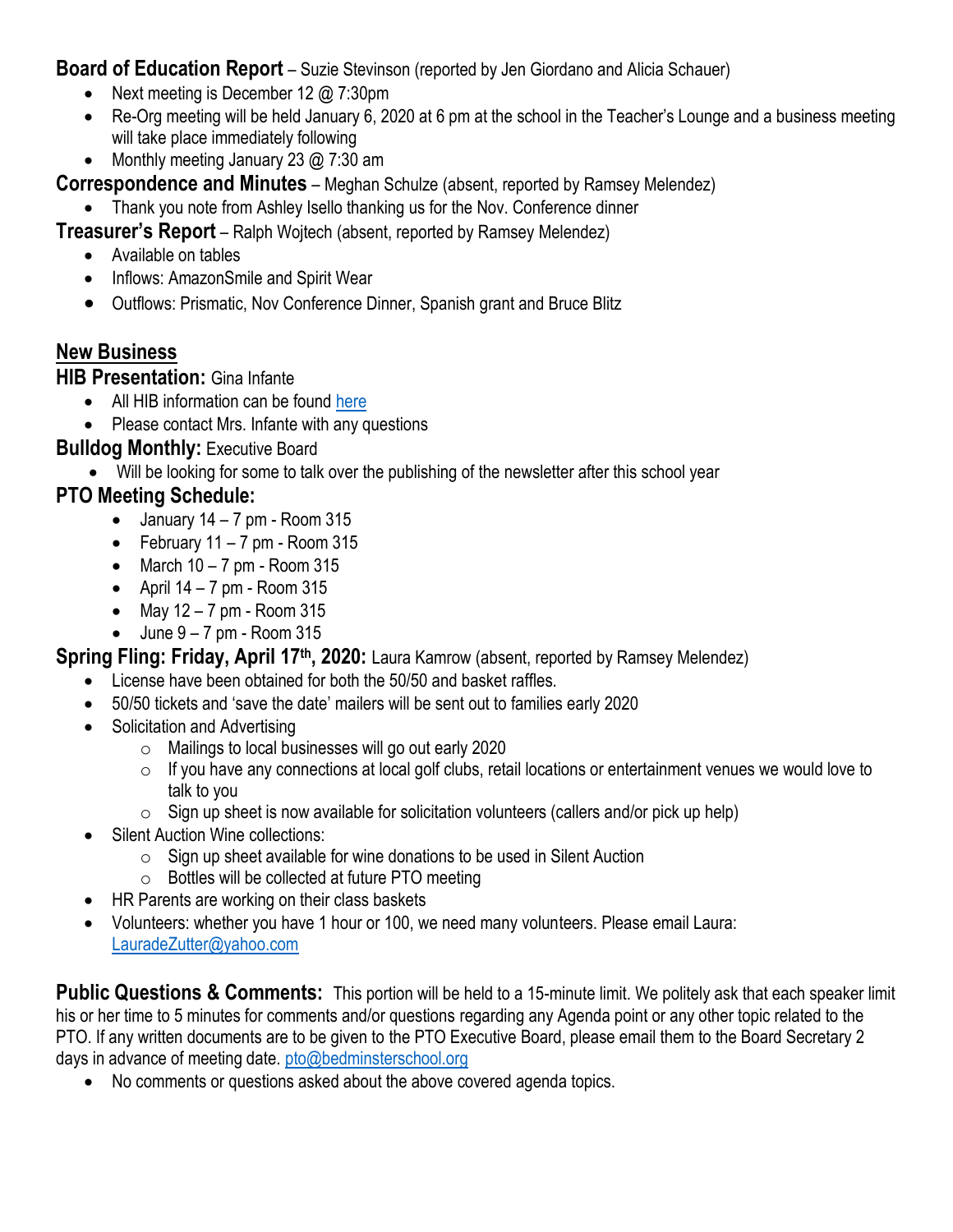### **Old Business**

**Bedminster Charities Fall Fest (BCFF): Saturday, October 26:** Tara Mulcahy & Meriah Valente

• No information available

**PTO Membership: Executive Board** 

- \$15 per Family
- Forms can be found on website and all current Newsletters

**Spirit Wear: October 28 - November 6:** Jessica Pascale & Melissa Kircher (absent, reported by Ramsey Melendez)

• Delivery prior to December break

### **Ongoing Committees**

**Assemblies:** Angela Gatto, Renee Hachey & Tina Dadas (absent, reported by Ramsey Melendez)

- Brain Wash Game Show was November 27 and a huge hit with both students and teachers
- February 21 Mobile Ed The Spirit to Overcome (Black History Month)
- March: Researching a presenter for Women's History Month
- **Cub Scouts Pack #1749-** Steve Frantz (absent, reported by Ramsey Melendez)
	- <http://www.bedminsterpto.org/cub-scouts.html>
	- For grades  $K 5$ , new members are welcome at anytime
	- Open to both Boys and Girls
	- Pack had their Holiday Party last night
	- Getting ready for the Pinewood Derby to be held in February
- **Box Tops**: Stephanie Zultanky & Mariana Wickizer (absent, reported by Ramsey Melendez)
	- Contest coming early 2020

**Bulletin Board**: Faith Costabile & Danielle Fredella (absent, reported by Ramsey Melendez)

- The new winter boards look amazing!
- **CIC, The HUB**: Anna Spitaleri (absent, reported by Ramsey Melendez)
	- Bernard Township Municipal Alliance will be hosting "Screenagers: Next Chapter" on Thursday, January 23 at Ridge HS PAC at 6:30 pm. All are invited to attend. Free, but seats may be reserved at: <https://tinyurl.com/yy8a83of>For more info: [www.bernardsalliance.org](http://www.bernardsalliance.org/)

### **SH Municipal Alliance:** Anna Spitaleri

• No information available

### **Helping Hands**: Linda Fragassi

• <http://www.bedminsterpto.org/helping-hands.html>

**Homeroom Parents**: Suzie Stevinson & Jen Calpin

• No information available

#### **Social Media/Website:** Ramsey Melendez

- Please visit[:www.bedminsterpto.org](http://www.bedminsterpto.org/)
- Like us on Facebook, Instagram and Twitter
- **8th Grade:** Karen Rosen (absent, reported by Ramsey Melendez)
	- 50/50 Raffle
		- $\circ$  Will be sold at both the December 11<sup>th</sup> and 18<sup>th</sup> Holiday Concerts
		- $\circ$  Drawing will be held at the January 14<sup>th</sup> PTO meeting (winner need not be present)
	- Holiday Workshop
		- o Students: Wednesday, Thursday and Friday during school hours
		- o Families: Wednesday 3-7 pm